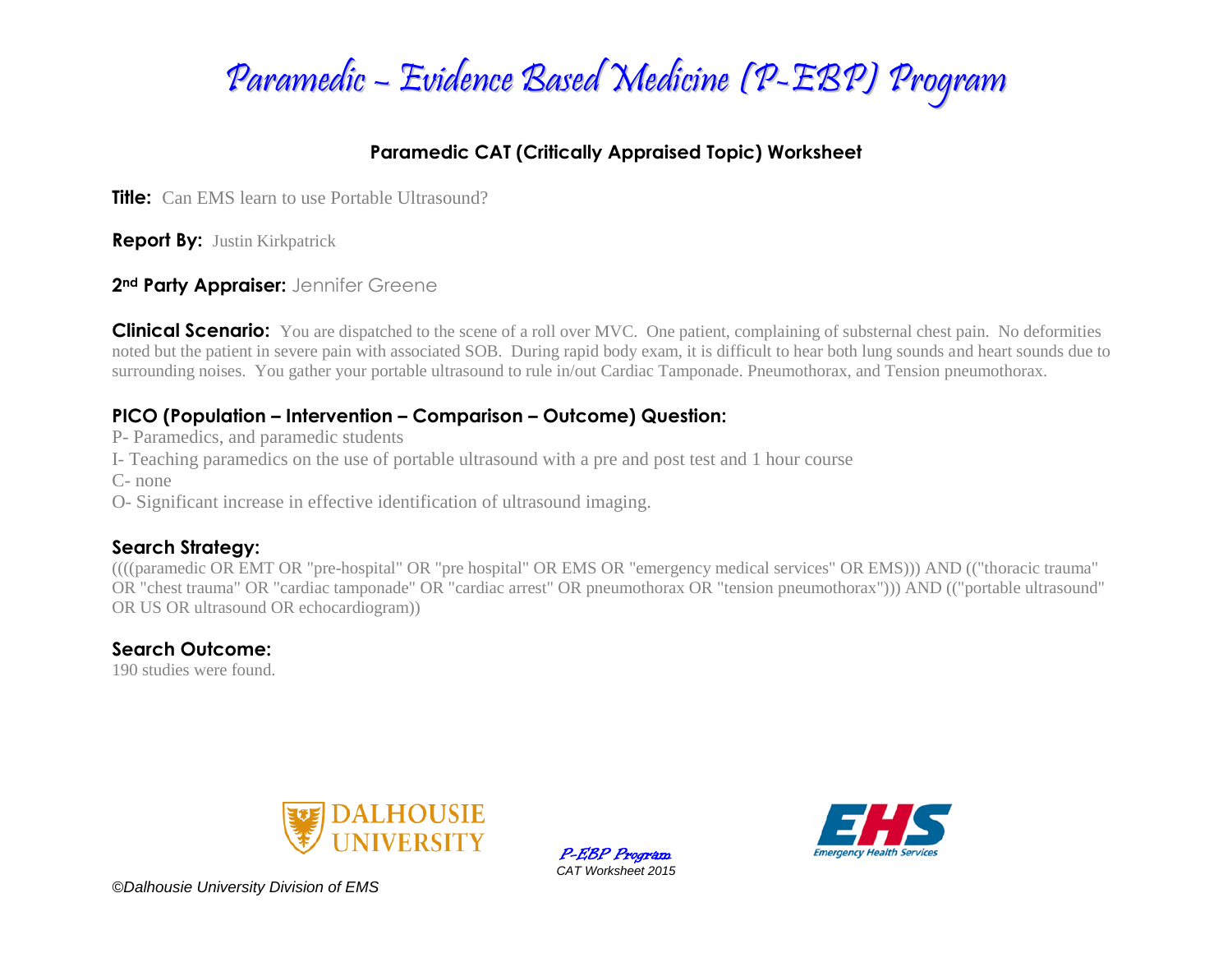# Paramedic – Evidence Based Medicine (P-EBP) Program

| AUTHOR, DATE                                                                                                                                                                          | POPULATION:<br>SAMPLE<br><b>CHARACTERISTICS</b>                                                                                                              | <b>DESIGN (LOE)</b>                                                                                                                                           | <b>OUTCOMES</b>                                                                                                                                                                                   | <b>RESULTS</b>                                                                                                                                                                                                                                                                                                                                                                                                                                                                                                                                                                                                                                                     | STRENGTHS/<br>WEAKNESSES                                                                                                                                                                                                     |
|---------------------------------------------------------------------------------------------------------------------------------------------------------------------------------------|--------------------------------------------------------------------------------------------------------------------------------------------------------------|---------------------------------------------------------------------------------------------------------------------------------------------------------------|---------------------------------------------------------------------------------------------------------------------------------------------------------------------------------------------------|--------------------------------------------------------------------------------------------------------------------------------------------------------------------------------------------------------------------------------------------------------------------------------------------------------------------------------------------------------------------------------------------------------------------------------------------------------------------------------------------------------------------------------------------------------------------------------------------------------------------------------------------------------------------|------------------------------------------------------------------------------------------------------------------------------------------------------------------------------------------------------------------------------|
| Rein Ketalaars, MD, Nico<br>Hoogerworf, MD, PHD,<br>and Gert Jan Scheffer,<br>MD, PHD January 07.2012                                                                                 | 2572 patients using 326<br>portable US exams of the<br>chest performed on 281<br>patients                                                                    | Retrospective study<br>Level II                                                                                                                               | Treatment plans changed<br>in $60(21\%)$ patients.                                                                                                                                                | The physicians stated that<br>treatment decisions changed in<br>60 cases $(21\%)$ due to<br>information obtained by the US<br>examination. In 9 of 60<br>patients, the physician decided<br>to stop all treatment based on<br>the US imaging of the heart.<br>The strategy towards<br>administering intravascular<br>fluids changed in 6 patients. In<br>total, 24 chest tubes were<br>inserted. The decision to insert<br>a chest tube or, on the other<br>hand, to refrain from inserting<br>one changed in 13 cases. Of<br>the 15 false-negative US<br>examinations for<br>pneumothorax, no decision to<br>insert a chest tube before(or<br>after) US was made. | Real Patients, Large scale<br>study over 4 years.<br>Missing data with asystole<br>and termination of cpr.<br>Only 1 treatment change<br>was allowed per exam.<br>Couldn't confirm if<br>treatment changes were<br>accurate. |
| Sundeep R. Bhat, MD, David<br>A. Johnson, MD, Jessica E.<br>Pierog, DO, MS, Brita E. Zaia,<br>MD, Sarah R. Williams, MD,<br>and Laleh Gharahbaghian, MD<br>July 14 <sup>th</sup> 2015 | 57 prehospital providers<br>consisting of 19 EMT-B<br>students, 16 EMT-P<br>students, 18 certified<br>EMT-B providers, and 4<br>certified EMT-<br>paramedics | A prospective,<br>observational study<br>of certified<br>emergency<br>medical<br>technicians (EMT-B)<br>and EMT-<br>paramedics (EMT-P)<br>as well as students | The authors were<br>looking to see if<br>Paramedics with no<br>to very little<br>knowledge of point-<br>of-care ultrasound<br>were able to identify<br>common images seen<br>with certain medical | There was a significant<br>improvement for all<br>subjects between the pre-<br>and post-tests with a<br>mean pre-test score of<br>65.2%±12.7% and a mean<br>immediate post-test score<br>of 91.1%±7.9% (95% CI<br>$[22\% - 30\%]$ , p<0.001).                                                                                                                                                                                                                                                                                                                                                                                                                      | The main flaw for this<br>study was that there<br>was no actual<br>implementation on<br>actual patients. IT<br>was also a rather<br>small study consisting<br>of only 57<br>paramedics, some of                              |



P-EBP Program *CAT Worksheet 2015*



*©Dalhousie University Division of EMS*

**Relevant Papers:**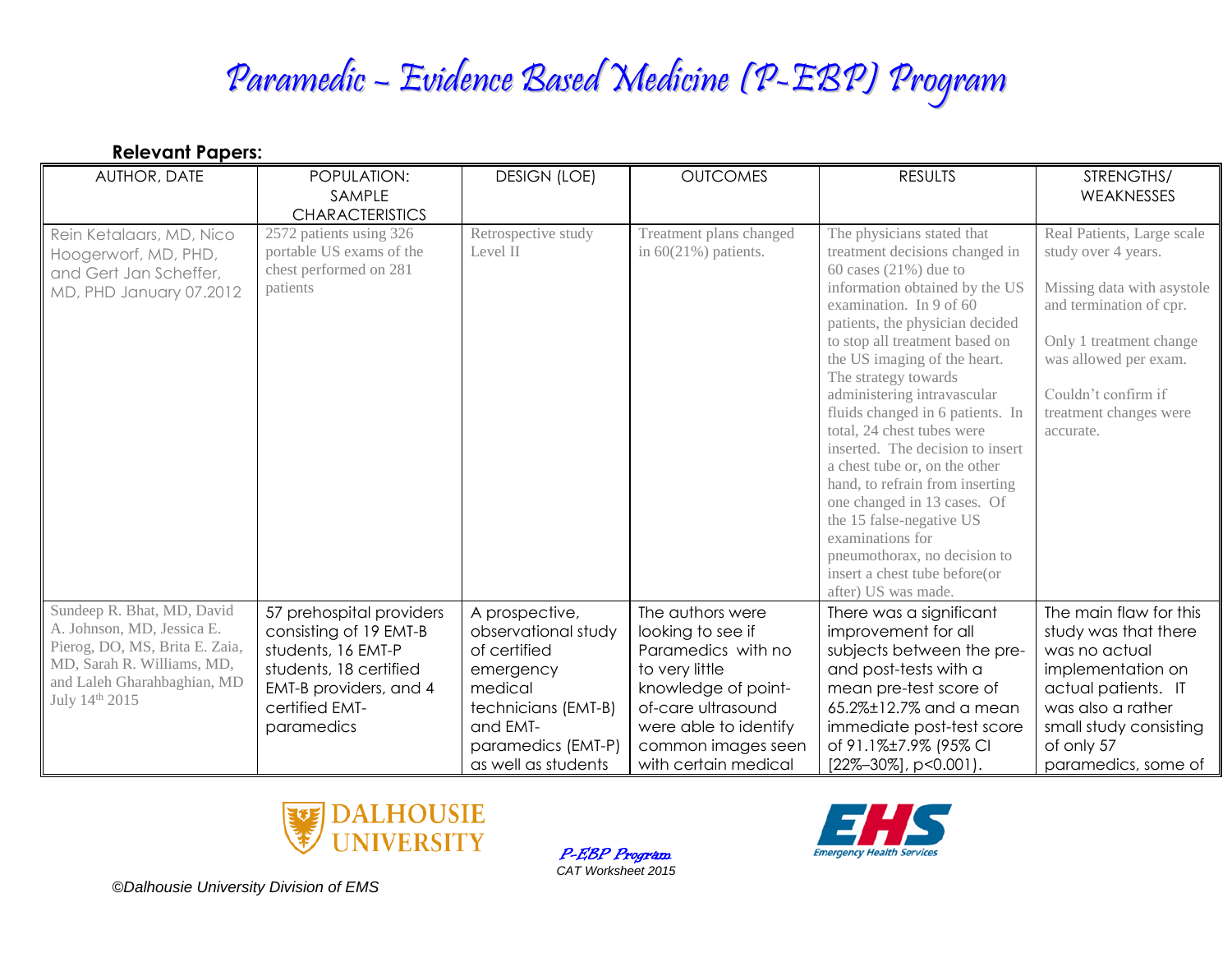# Paramedic – Evidence Based Medicine (P-EBP) Program

| enrolled in          | conditions. | Scores significantly                                 | which, were students.  |
|----------------------|-------------|------------------------------------------------------|------------------------|
| prehospital training |             | improved for all three                               |                        |
| programs within      |             | individual pathologies as                            | That being said, the   |
| two counties in      |             | shown in Figure 1. The                               | results of the testing |
| California. This was |             | mean pre-test overall                                | tend to speak for      |
| a Level II study.    |             | score for cardiac standstill                         | themselves in that,    |
|                      |             | was 92.1%±15.1% with a                               | with very minimal      |
|                      |             | mean immediate post-test                             | training the enrolled  |
|                      |             | score increase to                                    | paramedics were        |
|                      |             | 98.6%±5.6% (95% CI [11%-                             | quite able in learning |
|                      |             | 23%], p=0.003). The mean                             | and identifying        |
|                      |             | score for pericardial                                | common ultrasound      |
|                      |             | effusion improved from                               | images. I trust this   |
|                      |             | 57.9%±26.3% pre-test to                              | study and believe      |
|                      |             | 84.6%±21.5% immediate                                | that the use of pre-   |
|                      |             | post-test (95% CI [35%-                              | hospital point-of-care |
|                      |             | 19%], p<0.001) and the                               | US warrants further    |
|                      |             | mean score for                                       | research.              |
|                      |             | pneumothorax increased                               |                        |
|                      |             | from 55.5%±20.9% pre-test                            |                        |
|                      |             | to 90.6%±9.82% (95% CI<br>$[29\% - 41\%]$ , p<0.001) |                        |
|                      |             | immediate post-test.                                 |                        |
|                      |             |                                                      |                        |
|                      |             | Among the certified EMS                              |                        |
|                      |             | providers (N=22), scores                             |                        |
|                      |             | showed significant                                   |                        |
|                      |             | increases in mean score                              |                        |
|                      |             | pre-test (63.9%±16.6%) to                            |                        |
|                      |             | immediate post-test                                  |                        |
|                      |             | (93.4%±6.5%, 95% CI [22%-                            |                        |
|                      |             | 37%], p<0.001). Among                                |                        |
|                      |             | these providers, scores for                          |                        |

P-EBP Program *CAT Worksheet 2015*





*©Dalhousie University Division of EMS*